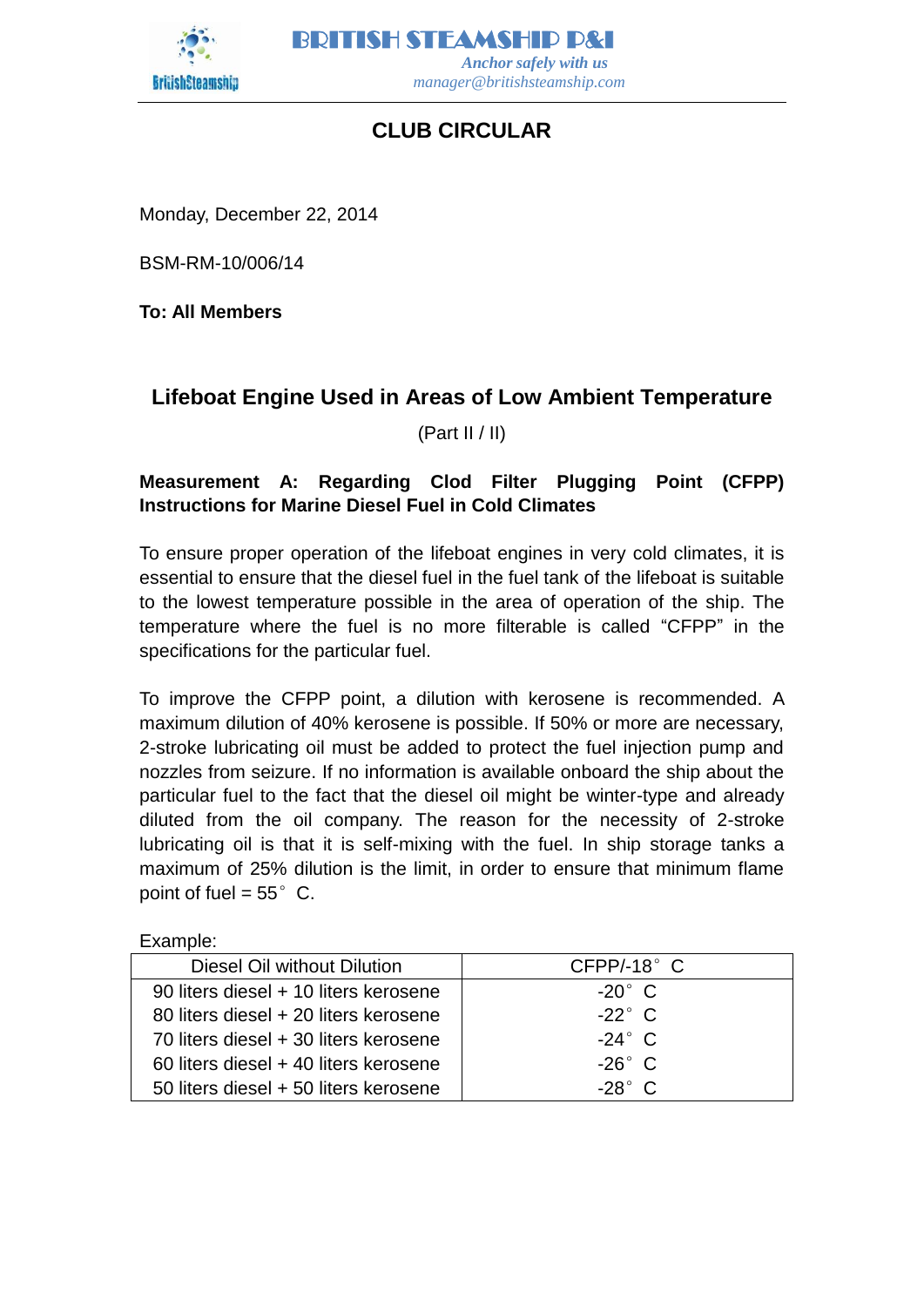

BRITISH STEAMSHIP P&I  *Anchor safely with us manager@britishsteamship.com* 

## **Measurement B: Lifeboat Engine Storage in Winter Time**

- 1. Carry out the following whilst the boat is still in the water:
	- 1.) Run the engine until normal working temperature is reached
	- 2.) Drain off engine and gear oil with oil bilge pump
	- 3.) Fill the engine and gearbox with preservative lubricating oil of a recognized make up to the upper mark on the dipstick
	- 4.) Fill the fuel tank with fuel preservative oil in the rate of mixture prescribed by oil manufacture
	- 5.) Start the engine and let it run for about 10 minutes to be sure that the fuel mixed with preservative oil has been flushed through the fuel system of the engine
	- 6.) Fill the fuel tank completely with fuel. Pay no special attention to the preservative oil added to the fuel as this is consume normally and properly when service is resumed in spring
- 2. On land the following procedure has to be carried out:
	- 1.) Remove the engine cooling water drain plugs, drain off the sea water from the engine and refit plugs
	- 2.) For direct sea water cooled engines: Remove the suction hose from the cooling water pump at the bottom cock and the hose into a bucket with freshwater containing preservative oil in the rate of mixture prescribed by the oil manufacturer
	- 3.) The outlet hose for the cooling water which goes into the exhausted elbow may be removed and returned to the bucket via a length of hose so that the freshwater is able to circulate. Start the engine and the freshwater containing preservative oil will be flushed through the engine.
	- 4.) Stop the engine after 5-10 minutes and drain off the water. Ensure that after removing the drain plug all the water is drained off. This is done by cleaning the drain holes with a nail, a steel wire or the like, so that any remaining water may drain out. Remove the impeller from the cooling water pump, which will allow water in pump and pipes to be drained off. Keep the impeller separately in a dry place during the winter.
	- 5.) For freshwater-cooled engines: Drain the freshwater from the engine by removing the plugs as indicated for seawater cooled engines. It is not necessary to flush this system with freshwater containing preservative oil. If the engine is to be used in period of frost, it must be protection to the freshwater system against the risk of frost – by removing the recover of the impeller pump and turning the engine manually or with the starter motor.
	- 6.) Remove the battery and store it separately during the winter in a dry and frost – free place. Fill up and charge the battery before storing.
	- 7.) Remove the air filter and turn the engine manually until each inlet valve opens alternately, during which about1/2 cup of preservative oil is